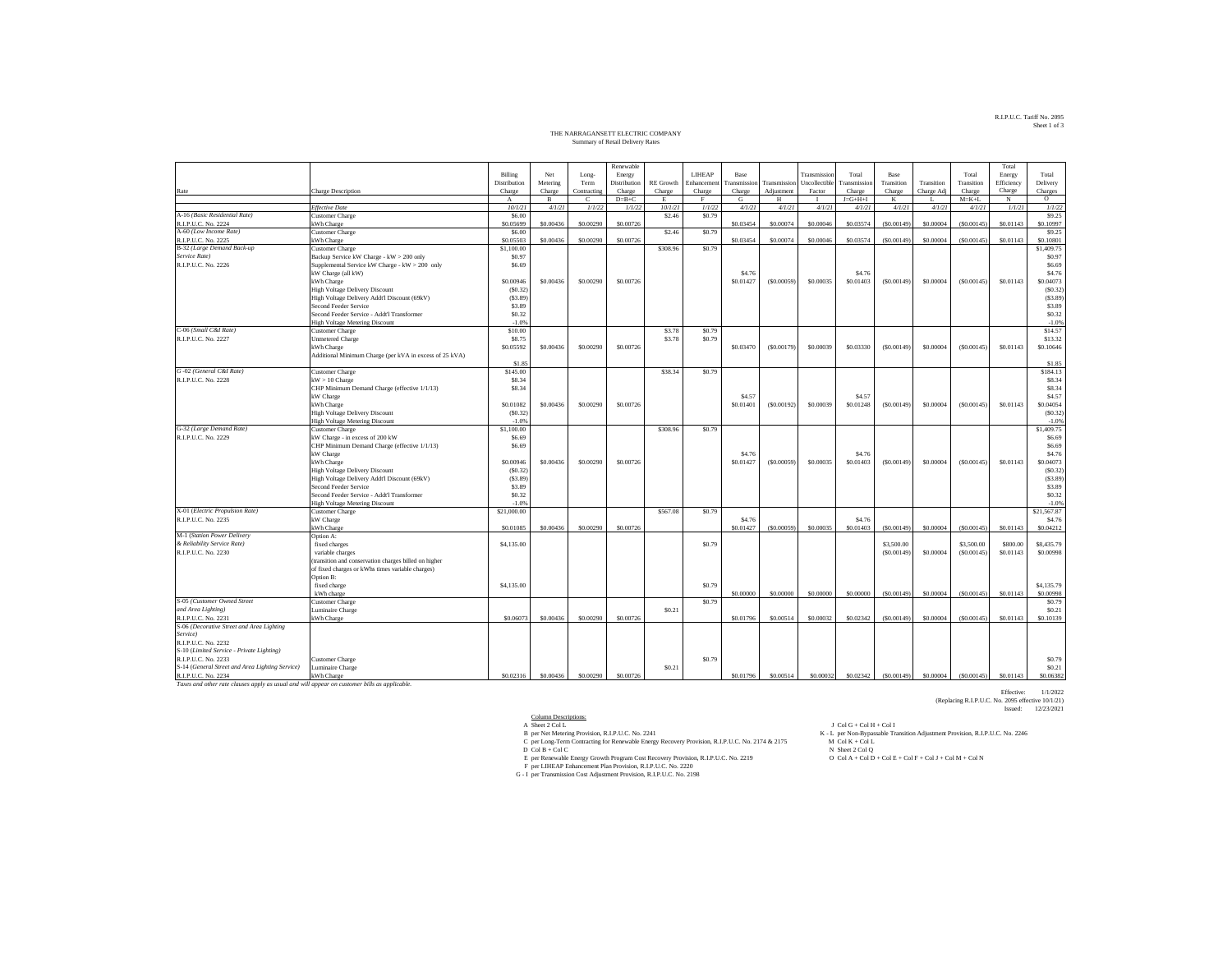## THE NARRAGANSETT ELECTRIC COMPANY THE NARRAGANSETT ELECTRIC COMPANY Summary of Retail Delivery Rates

|                                                                                              |                                                           |                  |              |                           |                  |                |             |              |               | Arrearage    | Low-Income |             |                   | Energy     | System      |            | EE            | Total      |
|----------------------------------------------------------------------------------------------|-----------------------------------------------------------|------------------|--------------|---------------------------|------------------|----------------|-------------|--------------|---------------|--------------|------------|-------------|-------------------|------------|-------------|------------|---------------|------------|
|                                                                                              |                                                           |                  | Operating &  | O&M                       | CapEx            | CapEx          | <b>RDM</b>  | Pension      | Storm Fund    | Management   | Discount   | Performance | Billing           | Efficiency | Reliability | Renewables | & SRP         | Energy     |
|                                                                                              |                                                           | Distribution     | Maintenance  | Reconciliation            | Factor           | Reconciliation | Adj         | Adjustment   | Replenishment | Adjustment   | Recovery   | Incentive   | Distribution      | Program    | Plan        | Charge     | Uncollectible | Efficiency |
| Rate                                                                                         | Charge Description                                        | Charge           | Exp Charge   | Factor                    | Charge           | Factor         | Factor      | Factor       | Factor        | Factor       | Factor     | Factor      | Charge            | Charge     | Charge      |            | Charge        | Charge     |
|                                                                                              | <b>Effective Date</b>                                     | $\mathbf{A}$     | $\mathbf{R}$ | <sup>-</sup> C<br>10/1/21 | D                | 10/1/21        | F           | G            | н             | $\mathbf{I}$ |            | K           | L.                | M          | N           | $\circ$    | P             | $\circ$    |
| A-16 (Basic Residential Rate)                                                                | <b>Customer</b> Charge                                    | 9/1/20<br>\$6.00 | 4/1/21       |                           | 4/1/21           |                | 7/1/21      | 10/1/21      | 7/1/17        | 7/1/21       | 7/1/21     | 7/1/21      | 10/1/21<br>\$6.00 | 1/1/21     | 1/1/21      | 1/1/21     | 1/1/21        | 1/1/21     |
| R.I.P.U.C. No. 2224                                                                          | kWh Charge                                                | \$0.04580        | \$0.00204    | (S0,00010                 | \$0,00544        | ( \$0,00069    | (S0.00042)  | ( \$0,00006) | \$0,00288     | \$0,00006    | \$0,00196  | \$0,00008   | \$0.05699         | \$0.01099  | \$0,00000   | \$0,00030  | \$0,00014     | \$0.01143  |
| A-60 (Low Income Rate)                                                                       | <b>Customer Charge</b>                                    | \$6.00           |              |                           |                  |                |             |              |               |              |            |             | \$6.00            |            |             |            |               |            |
| R.I.P.U.C. No. 2225                                                                          | kWh Charge                                                | \$0,04580        | \$0.00204    | (S0.00010)                | \$0.00544        | ( \$0,00069    | (S0.00042)  | ( \$0.00006) | \$0,00288     | \$0,00006    | \$0,00000  | \$0,00008   | \$0.05503         | \$0.01099  | \$0,00000   | \$0,00030  | \$0,00014     | \$0.01143  |
| B-32 (Large Demand Back-up                                                                   | <b>Customer Charge</b>                                    | \$1,100.00       |              |                           |                  |                |             |              |               |              |            |             | \$1,100.00        |            |             |            |               |            |
| Service Rate)                                                                                | Backup Service kW Charge - kW > 200 only                  | \$0.79           | \$0.05       |                           | \$0.13           |                |             |              |               |              |            |             | \$0.97            |            |             |            |               |            |
| R.I.P.U.C. No. 2226                                                                          | Supplemental Service kW Charge - kW > 200 only            | \$5.30           |              |                           | \$1.39           |                |             |              |               |              |            |             | \$6.69            |            |             |            |               |            |
|                                                                                              | kW Charge (all kW)                                        |                  |              |                           |                  |                |             |              |               |              |            |             |                   |            |             |            |               |            |
|                                                                                              | kWh Charge                                                | \$0.00430        | \$0.00089    | (S0.00010)                | \$0.00000        | (S0.00013)     | (S0.00042)  | (50.00006)   | \$0.00288     | \$0.00006    | \$0.00196  | \$0.00008   | \$0.00946         | \$0.01099  | \$0.00000   | \$0.00030  | \$0.00014     | \$0.01143  |
|                                                                                              | <b>High Voltage Delivery Discount</b>                     | (S0.32)          |              |                           |                  |                |             |              |               |              |            |             | (S0.32)           |            |             |            |               |            |
|                                                                                              | High Voltage Delivery Addt'l Discount (69kV)              | (S3.89)          |              |                           |                  |                |             |              |               |              |            |             | (S3.89)           |            |             |            |               |            |
|                                                                                              | Second Feeder Service                                     | \$3.89           |              |                           |                  |                |             |              |               |              |            |             | \$3.89            |            |             |            |               |            |
|                                                                                              | Second Feeder Service - Addt'l Transformer                | \$0.32           |              |                           |                  |                |             |              |               |              |            |             | \$0.32            |            |             |            |               |            |
|                                                                                              | <b>High Voltage Metering Discount</b>                     | $-1.0%$          |              |                           |                  |                |             |              |               |              |            |             | $-1.0%$           |            |             |            |               |            |
| C-06 (Small C&I Rate)                                                                        | <b>Customer Charge</b>                                    | \$10.00          |              |                           |                  |                |             |              |               |              |            |             | \$10.00           |            |             |            |               |            |
| R.I.P.U.C. No. 2227                                                                          | <b>Unmetered Charge</b>                                   | \$8.75           |              |                           |                  |                |             |              |               |              |            |             | \$8.75            |            |             |            |               |            |
|                                                                                              | kWh Charge                                                | \$0.04482        | \$0.00201    | (S0.00010)                | \$0.00456        | \$0.00013      | (S0.00042)  | (S0.00006)   | \$0.00288     | \$0.00006    | \$0.00196  | \$0.00008   | \$0.05592         | \$0.01099  | \$0.00000   | \$0.00030  | \$0.00014     | \$0.01143  |
|                                                                                              | Additional Minimum Charge (per kVA in excess of 25 kVA)   |                  |              |                           |                  |                |             |              |               |              |            |             |                   |            |             |            |               |            |
|                                                                                              |                                                           | \$1.85           |              |                           |                  |                |             |              |               |              |            |             | \$1.85            |            |             |            |               |            |
| G-02 (General C&I Rate)                                                                      | <b>Customer Charge</b>                                    | \$145.00         |              |                           |                  |                |             |              |               |              |            |             | \$145.00          |            |             |            |               |            |
| R.I.P.U.C. No. 2228                                                                          | $kW > 10$ Charge                                          | \$6.90<br>\$6.90 |              |                           | \$1.44<br>\$1.44 |                |             |              |               |              |            |             | \$8.34<br>\$8.34  |            |             |            |               |            |
|                                                                                              | CHP Minimum Demand Charge (effective 1/1/13)<br>kW Charge |                  |              |                           |                  |                |             |              |               |              |            |             |                   |            |             |            |               |            |
|                                                                                              | kWh Charge                                                | \$0,00476        | \$0,00178    | (S0,00010)                | \$0,00000        | (S0,00012)     | (S0.00042)  | (50,00006)   | \$0,00288     | \$0,00006    | \$0,00196  | \$0,00008   | \$0,01082         | \$0.01099  | \$0,00000   | \$0,00030  | \$0,00014     | \$0.01143  |
|                                                                                              | <b>High Voltage Delivery Discount</b>                     | (S0.32)          |              |                           |                  |                |             |              |               |              |            |             | (S0.32)           |            |             |            |               |            |
|                                                                                              | <b>High Voltage Metering Discount</b>                     | $-1.0%$          |              |                           |                  |                |             |              |               |              |            |             | $-1.0%$           |            |             |            |               |            |
| G-32 (Large Demand Rate)                                                                     | <b>Customer Charge</b>                                    | \$1,100.00       |              |                           |                  |                |             |              |               |              |            |             | \$1,100.00        |            |             |            |               |            |
| R.I.P.U.C. No. 2229                                                                          | kW Charge - in excess of 200 kW                           | \$5.30           |              |                           | \$1.39           |                |             |              |               |              |            |             | \$6.69            |            |             |            |               |            |
|                                                                                              | CHP Minimum Demand Charge (effective 1/1/13)              | \$5.30           |              |                           | \$1.39           |                |             |              |               |              |            |             | \$6.69            |            |             |            |               |            |
|                                                                                              | kW Charge                                                 |                  |              |                           |                  |                |             |              |               |              |            |             |                   |            |             |            |               |            |
|                                                                                              | kWh Charge                                                | \$0.00430        | \$0,00089    | ( \$0.00010)              | \$0,00000        | (S0.00013)     | (S0.00042)  | ( \$0.00006) | \$0,00288     | \$0,00006    | \$0,00196  | \$0,00008   | \$0.00946         | \$0.01099  | \$0,00000   | \$0,00030  | \$0,00014     | \$0.01143  |
|                                                                                              | High Voltage Delivery Discount                            | (S0.32)          |              |                           |                  |                |             |              |               |              |            |             | (S0.32)           |            |             |            |               |            |
|                                                                                              | High Voltage Delivery Addt'l Discount (69kV)              | (S3.89)          |              |                           |                  |                |             |              |               |              |            |             | (S3.89)           |            |             |            |               |            |
|                                                                                              | Second Feeder Service                                     | \$3.89           |              |                           |                  |                |             |              |               |              |            |             | \$3.89            |            |             |            |               |            |
|                                                                                              | Second Feeder Service - Addt'l Transformer                | \$0.32           |              |                           |                  |                |             |              |               |              |            |             | \$0.32            |            |             |            |               |            |
|                                                                                              | <b>High Voltage Metering Discount</b>                     | $-1.0%$          |              |                           |                  |                |             |              |               |              |            |             | $-1.0%$           |            |             |            |               |            |
| X-01 (Electric Propulsion Rate)                                                              | <b>Customer Charge</b>                                    | \$21,000.00      |              |                           |                  |                |             |              |               |              |            |             | \$21,000.00       |            |             |            |               |            |
| R.I.P.U.C. No. 2235                                                                          | kW Charge                                                 |                  |              |                           |                  |                |             |              |               |              |            |             |                   |            |             |            |               |            |
|                                                                                              | kWh Charge                                                | \$0,00565        | \$0,00042    | ( \$0,00010               | \$0,00059        | (S0,00021)     | (\$0,00042) | (50,00006)   | \$0,00288     | \$0,00006    | \$0,00196  | \$0,00008   | \$0,01085         | \$0.01099  | \$0,00000   | \$0,00030  | \$0,00014     | \$0.01143  |
| M-1 (Station Power Delivery<br>& Reliability Service Rate)                                   | Option A:                                                 | \$4,135.00       |              |                           |                  |                |             |              |               |              |            |             | \$4,135.00        |            |             |            |               | \$800.00   |
|                                                                                              | fixed charges<br>variable charges                         |                  |              |                           |                  |                |             |              |               |              |            |             |                   | \$0.01099  | \$0.00000   | \$0.00030  | \$0.00014     | \$0.01143  |
| R.I.P.U.C. No. 2230                                                                          | (transition and conservation charges billed on higher     |                  |              |                           |                  |                |             |              |               |              |            |             |                   |            |             |            |               |            |
|                                                                                              | of fixed charges or kWhs times variable charges)          |                  |              |                           |                  |                |             |              |               |              |            |             |                   |            |             |            |               |            |
|                                                                                              | Option B:                                                 |                  |              |                           |                  |                |             |              |               |              |            |             |                   |            |             |            |               |            |
|                                                                                              | fixed charge                                              | \$4,135.00       |              |                           |                  |                |             |              |               |              |            |             | \$4,135.00        |            |             |            |               |            |
|                                                                                              | kWh charge                                                |                  |              |                           |                  |                |             |              |               |              |            |             |                   | \$0.01099  | \$0,00000   | \$0,00030  | \$0,00014     | \$0.01143  |
| S-05 (Customer Owned Street                                                                  | <b>Customer Charge</b>                                    |                  |              |                           |                  |                |             |              |               |              |            |             |                   |            |             |            |               |            |
| and Area Lighting)                                                                           | Juminaire Charge                                          |                  |              |                           |                  |                |             |              |               |              |            |             |                   |            |             |            |               |            |
| R.I.P.U.C. No. 2231                                                                          | kWh Charge                                                | \$0.03757        | \$0.01137    | (S0,00010)                | \$0,00688        | \$0,00051      | (S0.00042)  | (50,00006)   | \$0,00288     | \$0,00006    | \$0,00196  | \$0,00008   | \$0,06073         | \$0.01099  | \$0,00000   | \$0,00030  | \$0,00014     | \$0.01143  |
| S-06 (Decorative Street and Area Lighting                                                    |                                                           |                  |              |                           |                  |                |             |              |               |              |            |             |                   |            |             |            |               |            |
| Service)                                                                                     |                                                           |                  |              |                           |                  |                |             |              |               |              |            |             |                   |            |             |            |               |            |
| R.I.P.U.C. No. 2232                                                                          |                                                           |                  |              |                           |                  |                |             |              |               |              |            |             |                   |            |             |            |               |            |
| S-10 (Limited Service - Private Lighting)                                                    |                                                           |                  |              |                           |                  |                |             |              |               |              |            |             |                   |            |             |            |               |            |
| R.I.P.U.C. No. 2233                                                                          | Customer Charge                                           |                  |              |                           |                  |                |             |              |               |              |            |             |                   |            |             |            |               |            |
| S-14 (General Street and Area Lighting Service)                                              | Juminaire Charge                                          | Sheet 3          |              |                           |                  |                |             |              |               |              |            |             |                   |            |             |            |               |            |
| R.I.P.U.C. No. 2234                                                                          | kWh Charge                                                |                  | \$0.01137    | (S0,00010)                | \$0,00688        | \$0,00051      | (S0.00042)  | (50,00006)   | \$0,00288     | \$0,00006    | \$0,00196  | \$0,00008   | \$0.02316         | \$0,01099  | \$0,00000   | \$0,00030  | \$0,00014     | \$0,01143  |
| Taxes and other rate clauses apply as usual and will appear on customer bills as applicable. |                                                           |                  |              |                           |                  |                |             |              |               |              |            |             |                   |            |             |            |               |            |

Column Descriptions:

per R.I.P.U.C. Docket No. 4770, August 16, 2018 Compliance Filing, Proceeding, Provision, R.I.P.U.C. No. 2197 and Replenishment Factor, R.I.P.U.C. No. 2245 M per Energy Efficiency Program Provision, R.I.P.U.C. No. 2197

Compliance Attachment 9, Schedules 4-I and 4-F

Effective: 1/1/2022<br>(Replacing R.I.P.U.C. No. 2095 effective 10/1/21)<br>Issued: 12/23/2021

A per RLP.U.C. Docket No. 4770, August 16, 2018 Compliance Piling, Heather Hing, Heather Hing, Heather Hing, Heather Hing, Heather Hing, Heather Hing, Heather Hing, Northern Properties (Suppliance Price) Heather August 16

R.I.P.U.C. Tariff No. 2095 R.I.P.U.C. Tariff No. 2095 Sheet 2 of 3